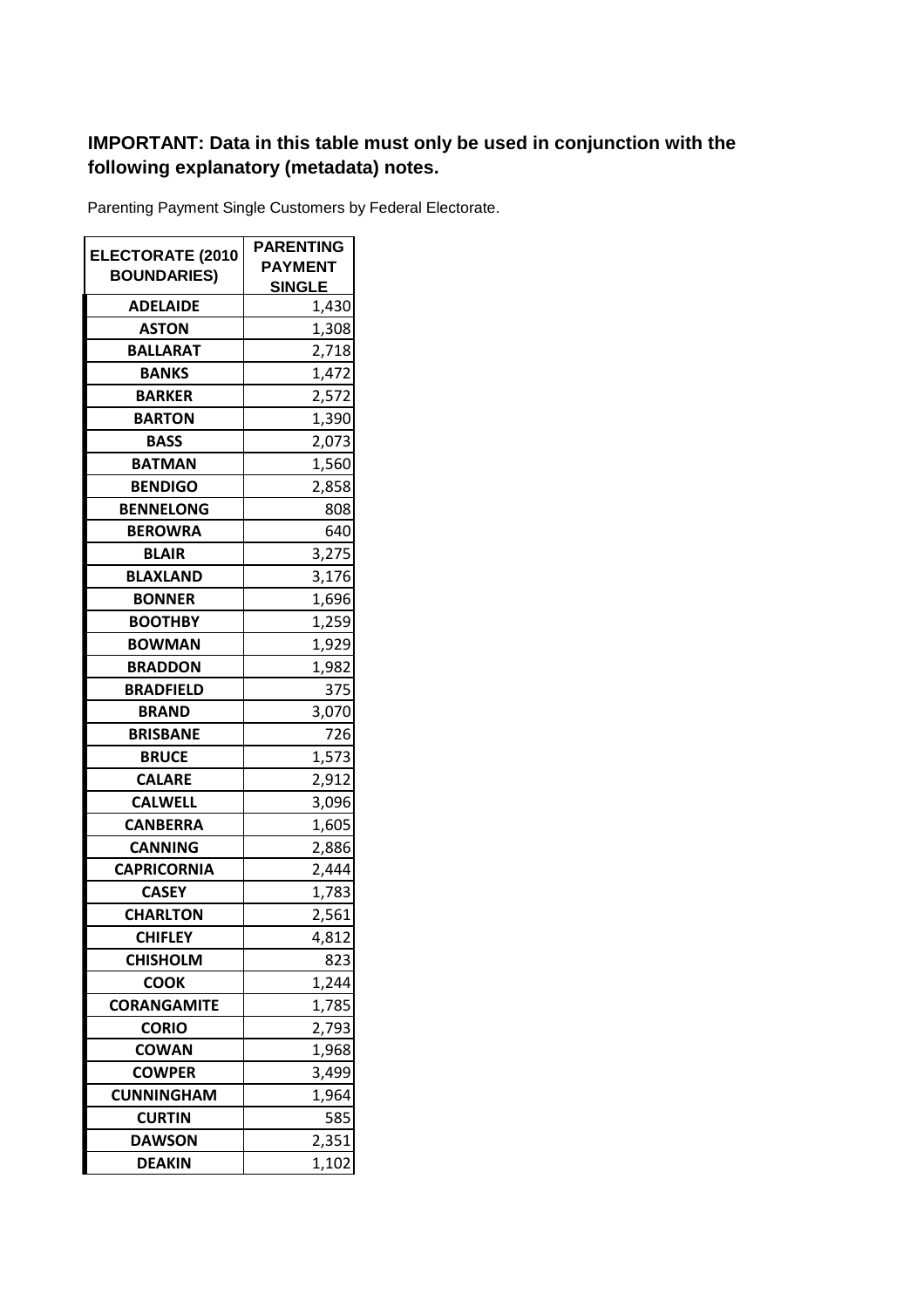| <b>DICKSON</b><br>1,730<br><b>DOBELL</b><br>3,218<br><b>DUNKLEY</b><br>2,640<br><b>DURACK</b><br>3,330<br>2,185<br><b>EDEN-MONARO</b><br>2,346<br><b>FADDEN</b><br><b>FAIRFAX</b><br>2,220<br><b>FARRER</b><br>2,678<br><b>FISHER</b><br>2,083<br><b>FLINDERS</b><br>2,415<br><b>FLYNN</b><br>2,276<br><b>FORDE</b><br>3,115<br><b>FORREST</b><br>2,320<br><b>FOWLER</b><br>4,003<br>1,594<br><b>FRANKLIN</b><br><b>FRASER</b><br>1,669<br><b>FREMANTLE</b><br>1,862<br><b>GELLIBRAND</b><br>2,076<br><b>GILMORE</b><br>2,641<br>2,783<br><b>GIPPSLAND</b><br>675<br><b>GOLDSTEIN</b><br><b>GORTON</b><br>3,538 |
|-----------------------------------------------------------------------------------------------------------------------------------------------------------------------------------------------------------------------------------------------------------------------------------------------------------------------------------------------------------------------------------------------------------------------------------------------------------------------------------------------------------------------------------------------------------------------------------------------------------------|
|                                                                                                                                                                                                                                                                                                                                                                                                                                                                                                                                                                                                                 |
|                                                                                                                                                                                                                                                                                                                                                                                                                                                                                                                                                                                                                 |
|                                                                                                                                                                                                                                                                                                                                                                                                                                                                                                                                                                                                                 |
|                                                                                                                                                                                                                                                                                                                                                                                                                                                                                                                                                                                                                 |
|                                                                                                                                                                                                                                                                                                                                                                                                                                                                                                                                                                                                                 |
|                                                                                                                                                                                                                                                                                                                                                                                                                                                                                                                                                                                                                 |
|                                                                                                                                                                                                                                                                                                                                                                                                                                                                                                                                                                                                                 |
|                                                                                                                                                                                                                                                                                                                                                                                                                                                                                                                                                                                                                 |
|                                                                                                                                                                                                                                                                                                                                                                                                                                                                                                                                                                                                                 |
|                                                                                                                                                                                                                                                                                                                                                                                                                                                                                                                                                                                                                 |
|                                                                                                                                                                                                                                                                                                                                                                                                                                                                                                                                                                                                                 |
|                                                                                                                                                                                                                                                                                                                                                                                                                                                                                                                                                                                                                 |
|                                                                                                                                                                                                                                                                                                                                                                                                                                                                                                                                                                                                                 |
|                                                                                                                                                                                                                                                                                                                                                                                                                                                                                                                                                                                                                 |
|                                                                                                                                                                                                                                                                                                                                                                                                                                                                                                                                                                                                                 |
|                                                                                                                                                                                                                                                                                                                                                                                                                                                                                                                                                                                                                 |
|                                                                                                                                                                                                                                                                                                                                                                                                                                                                                                                                                                                                                 |
|                                                                                                                                                                                                                                                                                                                                                                                                                                                                                                                                                                                                                 |
|                                                                                                                                                                                                                                                                                                                                                                                                                                                                                                                                                                                                                 |
|                                                                                                                                                                                                                                                                                                                                                                                                                                                                                                                                                                                                                 |
|                                                                                                                                                                                                                                                                                                                                                                                                                                                                                                                                                                                                                 |
|                                                                                                                                                                                                                                                                                                                                                                                                                                                                                                                                                                                                                 |
| 1,345<br><b>GRAYNDLER</b>                                                                                                                                                                                                                                                                                                                                                                                                                                                                                                                                                                                       |
| <b>GREENWAY</b><br>2,018                                                                                                                                                                                                                                                                                                                                                                                                                                                                                                                                                                                        |
| <b>GREY</b><br>2,852                                                                                                                                                                                                                                                                                                                                                                                                                                                                                                                                                                                            |
| <b>GRIFFITH</b><br>1,095                                                                                                                                                                                                                                                                                                                                                                                                                                                                                                                                                                                        |
| 2,542<br><b>GROOM</b>                                                                                                                                                                                                                                                                                                                                                                                                                                                                                                                                                                                           |
| <b>HASLUCK</b><br>2,538                                                                                                                                                                                                                                                                                                                                                                                                                                                                                                                                                                                         |
| <b>HERBERT</b><br>2,855                                                                                                                                                                                                                                                                                                                                                                                                                                                                                                                                                                                         |
| 463<br><b>HIGGINS</b>                                                                                                                                                                                                                                                                                                                                                                                                                                                                                                                                                                                           |
| <b>HINDMARSH</b><br>1,370                                                                                                                                                                                                                                                                                                                                                                                                                                                                                                                                                                                       |
| 3,120<br><b>HINKLER</b>                                                                                                                                                                                                                                                                                                                                                                                                                                                                                                                                                                                         |
| <b>HOLT</b><br>3,254                                                                                                                                                                                                                                                                                                                                                                                                                                                                                                                                                                                            |
| <b>HOTHAM</b><br>1,341                                                                                                                                                                                                                                                                                                                                                                                                                                                                                                                                                                                          |
| <b>HUGHES</b><br>1,573                                                                                                                                                                                                                                                                                                                                                                                                                                                                                                                                                                                          |
| <b>HUME</b><br>2,274                                                                                                                                                                                                                                                                                                                                                                                                                                                                                                                                                                                            |
| <b>HUNTER</b><br>2,915                                                                                                                                                                                                                                                                                                                                                                                                                                                                                                                                                                                          |
| <b>INDI</b><br>2,218                                                                                                                                                                                                                                                                                                                                                                                                                                                                                                                                                                                            |
| <b>ISAACS</b><br>2,187                                                                                                                                                                                                                                                                                                                                                                                                                                                                                                                                                                                          |
| <b>JAGAJAGA</b><br>1,245                                                                                                                                                                                                                                                                                                                                                                                                                                                                                                                                                                                        |
| <b>KENNEDY</b><br>3,758                                                                                                                                                                                                                                                                                                                                                                                                                                                                                                                                                                                         |
| <b>KINGSFORD SMITH</b><br>1,318                                                                                                                                                                                                                                                                                                                                                                                                                                                                                                                                                                                 |
| <b>KINGSTON</b><br>3,084                                                                                                                                                                                                                                                                                                                                                                                                                                                                                                                                                                                        |
| <b>KOOYONG</b><br>320                                                                                                                                                                                                                                                                                                                                                                                                                                                                                                                                                                                           |
| <b>LA TROBE</b><br>1,854                                                                                                                                                                                                                                                                                                                                                                                                                                                                                                                                                                                        |
| 4,522<br><b>LALOR</b>                                                                                                                                                                                                                                                                                                                                                                                                                                                                                                                                                                                           |
| <b>LEICHHARDT</b><br>4,127                                                                                                                                                                                                                                                                                                                                                                                                                                                                                                                                                                                      |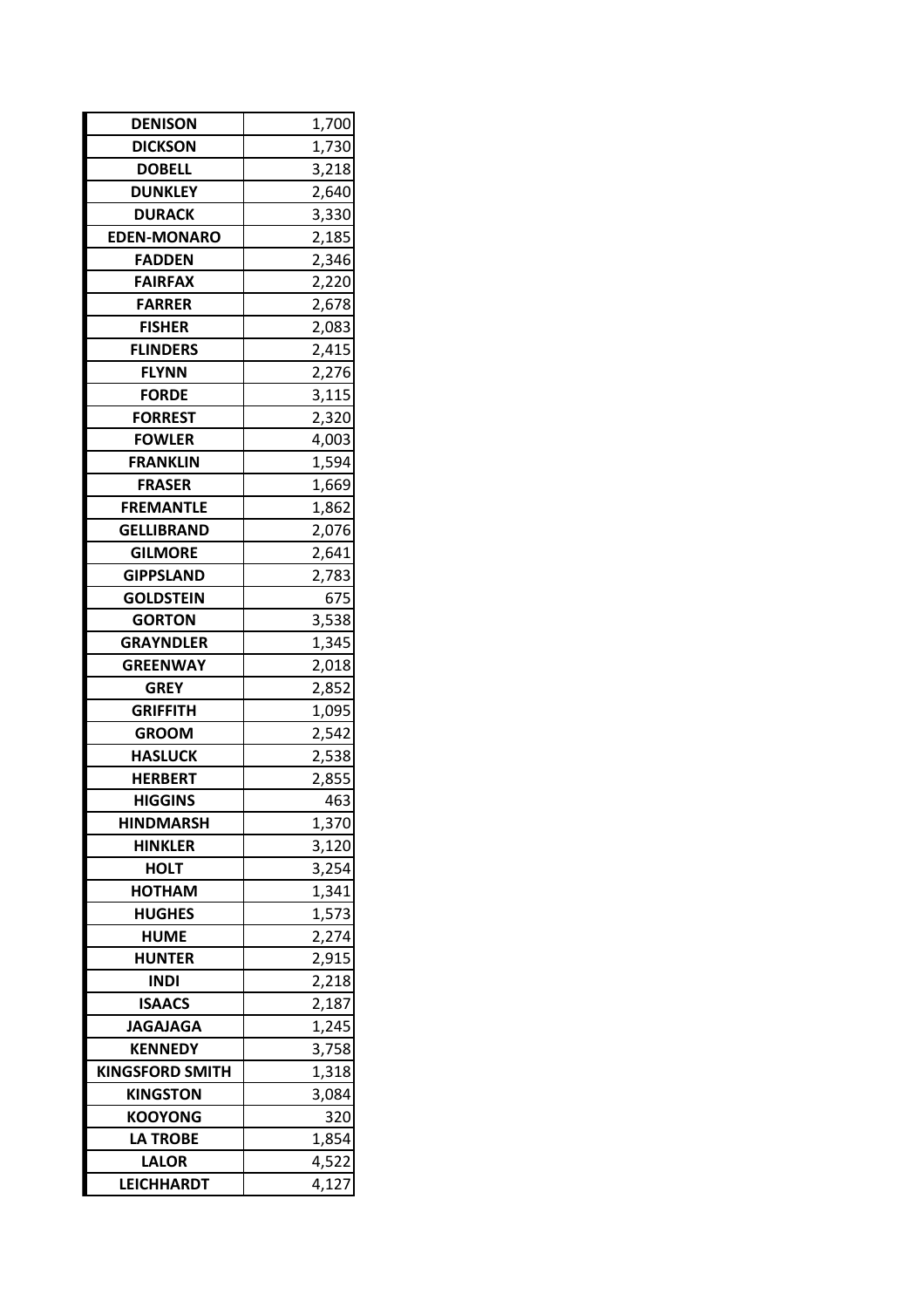| LILLEY                             | 1,779 |  |
|------------------------------------|-------|--|
| <b>LINDSAY</b>                     | 3,306 |  |
| <b>LINGIARI</b>                    | 2,398 |  |
| <b>LONGMAN</b>                     | 3,180 |  |
| <b>LYNE</b>                        | 2,710 |  |
| <b>LYONS</b>                       | 2,137 |  |
| <b>MACARTHUR</b>                   | 2,932 |  |
| <b>MACKELLAR</b>                   | 840   |  |
| <b>MACQUARIE</b>                   | 2,179 |  |
| <b>MAKIN</b>                       | 2,081 |  |
| <b>MALLEE</b>                      | 2,416 |  |
| <b>MARANOA</b>                     | 2,645 |  |
| <b>MARIBYRNONG</b>                 | 1,865 |  |
| <b>MAYO</b>                        | 1,596 |  |
| <b>MCEWEN</b>                      | 2,398 |  |
| <b>MCMAHON</b>                     | 2,422 |  |
| <b>MCMILLAN</b>                    | 2,443 |  |
| <b>MCPHERSON</b>                   | 2,413 |  |
| <b>MELBOURNE</b>                   | 1,673 |  |
| <b>MELBOURNE PORTS</b>             | 809   |  |
| <b>MENZIES</b>                     | 673   |  |
| <b>MITCHELL</b>                    | 741   |  |
| <b>MONCRIEFF</b>                   | 2,343 |  |
| <b>MOORE</b>                       | 1,657 |  |
| <b>MORETON</b>                     | 1,439 |  |
| <b>MURRAY</b>                      | 2,683 |  |
| <b>NEW ENGLAND</b>                 | 3,349 |  |
| NEWCASTLE                          | 2,163 |  |
| <b>NORTH SYDNEY</b>                | 448   |  |
| <b>O'CONNOR</b>                    | 2,508 |  |
| <b>OXLEY</b>                       | 2,979 |  |
| <b>PAGE</b>                        | 3,280 |  |
| <b>PARKES</b>                      | 4,048 |  |
| <b>PARRAMATTA</b>                  | 2,061 |  |
| <b>PATERSON</b>                    | 2,526 |  |
| <b>PEARCE</b>                      | 2,538 |  |
| <b>PERTH</b>                       | 1,605 |  |
| <b>PETRIE</b>                      | 2,576 |  |
| <b>PORT ADELAIDE</b>               | 3,614 |  |
| <b>RANKIN</b>                      | 3,945 |  |
| REID                               | 1,129 |  |
| <b>RICHMOND</b>                    | 2,960 |  |
| <b>RIVERINA</b>                    | 2,614 |  |
| <b>ROBERTSON</b>                   | 2,416 |  |
| <b>RYAN</b>                        | 756   |  |
| <b>SCULLIN</b>                     | 2,133 |  |
| <b>SHORTLAND</b><br><b>SOLOMON</b> | 2,637 |  |
|                                    | 1,587 |  |